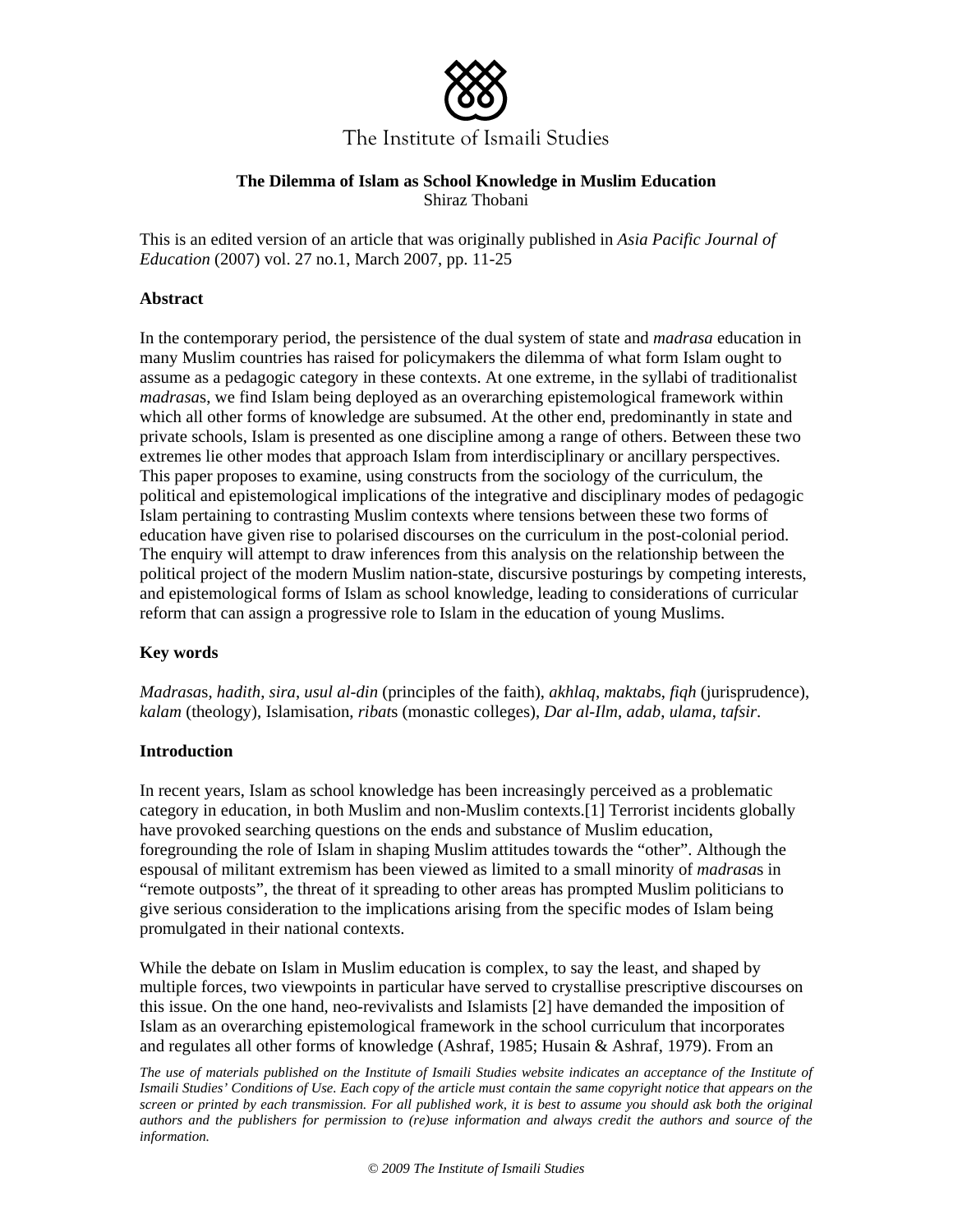

oppositional standpoint, modernists and secularists argue for its scope of influence to be regulated, preferring to see it contained as a bounded subject alongside other disciplines. [3]

This polarising conflict frames in stark terms the question of the approach to Islam in the education of Muslims: ought it to be the sole reference point that defines the entirety of what constitutes education for a Muslim, or ought it to be one court of appeal among others in educational decision making? This crucial dilemma has been addressed in diverse ways in Muslim contexts, depending on factors such as the status accorded to Islam in national policies, the nature and degree of political activism exercised by Muslim movements, and historical and socio-cultural forces that have shaped the particular complexion of educational institutions in given settings (Daun & Walford, 2004; Rahman, 1982; Roald, 1994).

Given the range of responses, many of them arising from contemporary social exigencies and political pressures, much confusion persists over the approach to be adopted towards Islam in the curriculum. Neither the containment nor the expansion of Islam in Muslim education by policymakers has been free of ramifications, exposing an aporia to which there appears to be no easy resolution. The edifying vision of Islam, if curtailed in educational terms, risks being deprived of its spiritual and moral bearing that has served as an orienting inspiration for Muslim societies for centuries; given free rein institutionally, it is open to being misappropriated by extremist elements to pursue their own ideological ends.

It has been all too tempting in the present circumstances for educators to lean one way or the other in a bid to resolve the crisis, without adequate reflection on the implications arising from each choice. What has long been required, although this proposal may appear impractical under current conditions, are fresh appraisals and reflexive critiques directed at the tangled mass of theories, policies, and practices that abound today so as to arrive at reasoned and justifiable courses of action to be adopted in Muslim education. Recognising the complexities involved, this form of analysis is inevitably a long-term endeavour that warrants iterative research, deliberation, and debate. One pressing issue which calls for considered attention, and which provides the impetus for this study, is the make-up of the curriculum in Muslim countries. [4]

In the context of the enquiry undertaken here, the curriculum is understood as an epistemological field demarcated and structured for pedagogical purposes and given functional expression by educational institutions and practitioners. More broadly, it can be viewed as a pedagogic discourse, process, or mechanism by which knowledge becomes culturally selected and socially validated.[5] The analysis of the curriculum invites examination as a "text" with a historical trajectory, and as a contested field in which forms of knowledge vie for legitimacy and canonicity, revealing which disciplines are privileged or subordinated, integrated or isolated, ascendant or on the wane, thus exposing political and epistemological preferences at work in a given system of education (Apple, 1979; Bernstein, 1990). Curriculum analysis from the perspective of social epistemology entails scrutinising school knowledge as a site of social interests and conflicts that also reciprocally conditions societal relations and outlooks (Popkewitz, 1987).

The curricular space in Muslim contexts, as in other societies, has not been free historically of social conflicts, being exposed to political, religious, and cultural forces that have contoured its topography. The curriculum in Muslim societies presents itself as an intensely contested field which has undergone fundamental shifts and transformations in Muslim history, both in the remote and recent past (Makdisi, 1981; Rahman, 1982). For any reformative strategy to be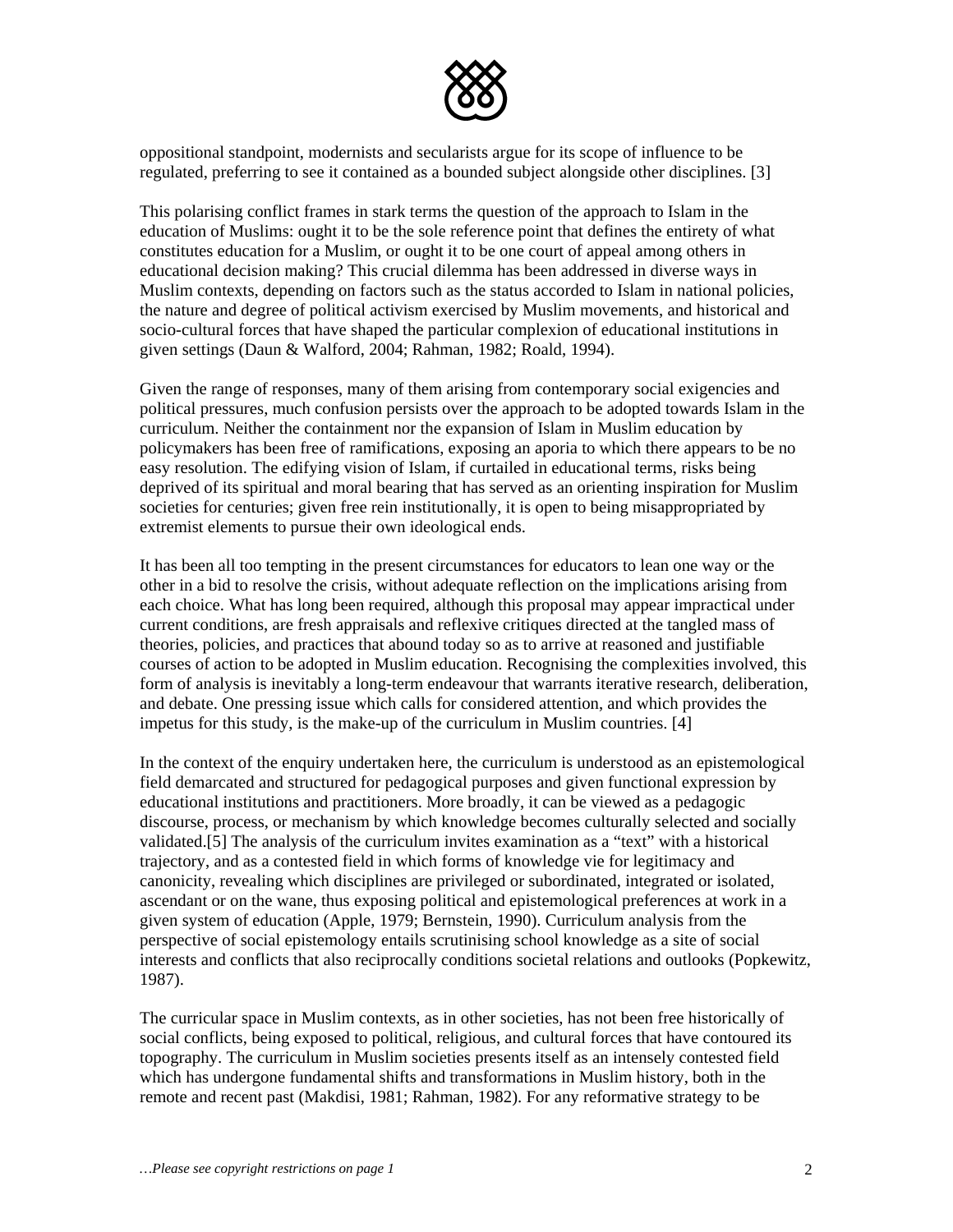

effective, it is necessary to have a grasp of the historical tendencies operating on the curriculum in Muslim education, and how constructions of the past feed into contemporary discourses of contending groups. In this paper, I analyse the problematic of Islam in the school curriculum from historical, political, and epistemological perspectives, drawing broadly from the conceptual repertoire of the sociology of the curriculum (Bernstein, 1990; Bourdieu & Passeron, 1977).[6] In particular, I attend to the implications raised by Islamists and secularists through their counterpoising claims on the curriculum, and the nature of the dilemma faced in teaching Islam to Muslims today in national contexts where "traditional" and "modern" forms of knowledge have come to be viewed in dichotomous and reified terms. While attempts have been made to overcome this dichotomy in a variety of contexts, through the incorporation of subjects such as science, mathematics, and languages in the curricula of 'reformed' *madrasa*s for instance, a polarised discourse persists at the level of the ideologues whose underlying motives need to be explicated. More specifically, this discourse needs to be interrogated for its bipolar ideology that casts the "traditional" and the "modern" as essentially static, absolute, and ultimately irreconcilable categories, oblivious to the ongoing creation, expression, and realisation of redefined modernities by contemporary Islamic traditions and movements.

It needs to be stressed here that this paper is a preliminary contribution to a topic that requires further research, the analysis being confined to illustrative Muslim contexts, primarily in the Middle East and selected parts of Asia.[7] As such, the conclusions drawn in the article need to be corroborated by the findings of emergent studies on Muslim education that are beginning to attend to curricular issues (see e.g. Fortna, 2002; Hashim, 1996; Menashri, 1992; Roald, 1994; Starrett, 1998).

### **The Dilemma**

The subject of Islam forms an important component of the curriculum of state and private schools in Muslim countries, being taught under a variety of headings such as *al-tarbiyya al-islamiyya* (Islamic Education), *Islamiyyat*, Islamic Studies, or *talimat-e dini* (Religious Instruction). It may be accompanied by ancillary or cognate subjects centred on the learning of the Qur'an, the *hadith*, and *sira* (traditions and biography of the Prophet), *usul al-din* (principles of the faith), and *akhlaq* (moral precepts), while also finding mention in subjects such as history, social studies, civic education, and languages (Daun & Walford, 2004; Leirvik, 2004; Shamsavary, Saqeb, & Halstead, 1993). In the state schools of some Muslim countries, as much as one-third of the instructional time may be allocated to the teaching of subjects directly related to Islam. Its inclusion in the school curriculum is commonly perceived as a continuation of the religious instruction imparted in Muslim societies in the past through *kuttab*s or *maktab*s (elementary or beginners' schools) and *madrasa*s (colleges of higher instruction in the religious sciences and Islamic law), in which children and youths were inducted into their faith. Examined from the perspective of Muslim educational history, however, Islam as a bounded subject in the contemporary school curriculum is a departure in significant respects from pre-modern paradigms of Muslim religious education – in its form, substance, as well as approach.

The origins of pedagogical Islam as a modern school discipline lie possibly in that wider narrative of the construction of academic subjects that began to compose educational curricula in the 19th and 20th centuries, spurred by the rise of new disciplines in the intellectual field and invested with official status by the project of the modern nation-state (Goodson, 1993; Green, 1997).[8] The disciplining of Islam into an objectified school-level subject seems to have been an offshoot of the development of Islam as a specialist field of enquiry in institutions of higher education, at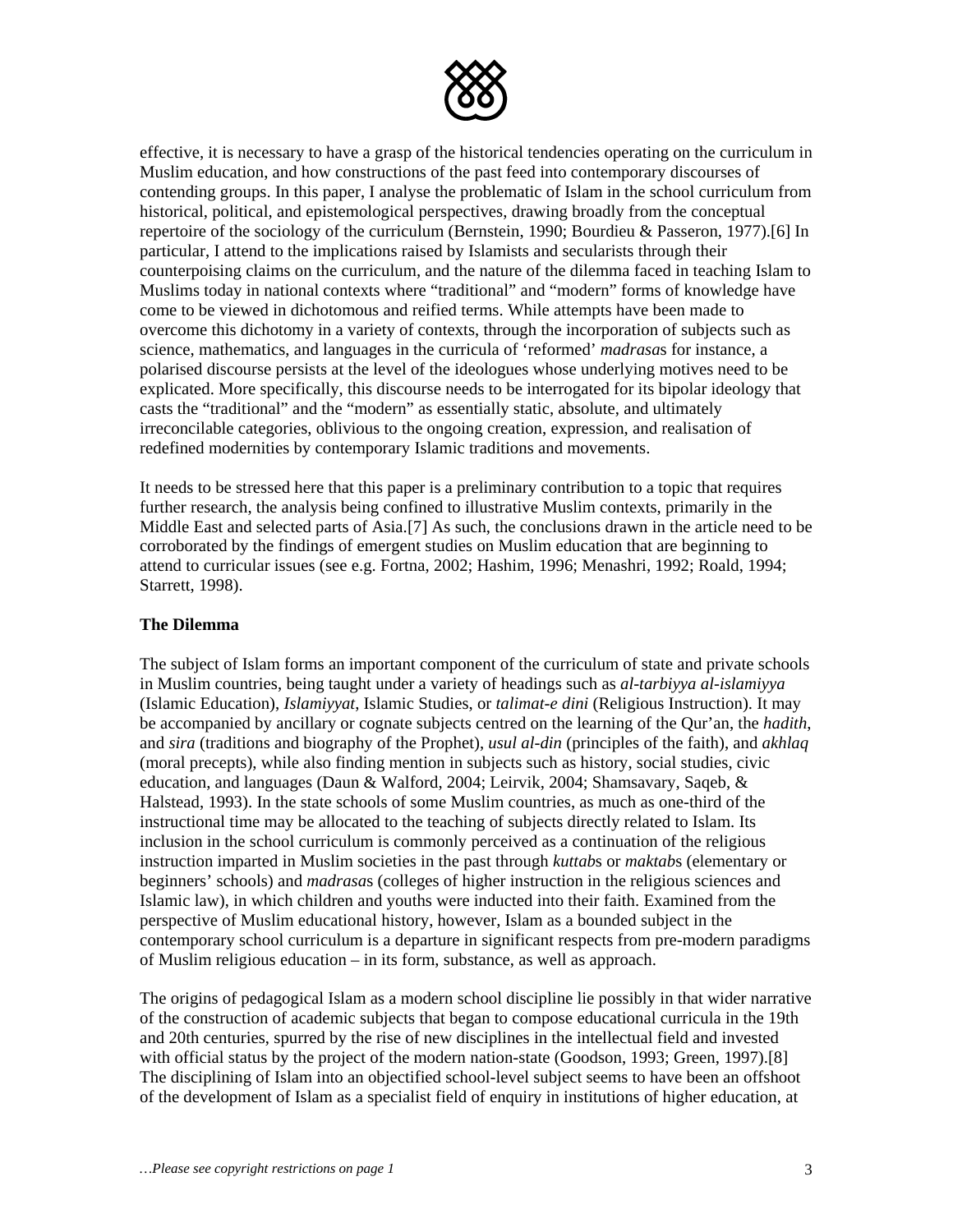

first in Europe and then globally, and which came to be known variously as Oriental, Arabic, Middle Eastern, or Islamic Studies.[9] Orientalism itself can be perceived in part as a social Darwinist attempt at the classification of cultures and their positioning within the epistemological framework that originated in and evolved from Enlightenment thought (Sharpe, 1986). Islam, along with other religious and cultural categories, was rendered into a discipline by being recontextualised and reified as the constructed artifice of "religion", a process that is very much a modern development, as William Cantwell Smith (1978) has argued.

The formulation of Islam as a circumscribed academic subject represents a crucial turning point in the history of Muslim education, resulting in a significant transformation of the curriculum as an epistemological field. Prior to the modern period, it is difficult to locate, as a norm, a specialised discipline explicitly designated as "Islam" in the education of Muslims. What we discover in the classical and post-classical curricula of Muslim educational institutions, instead, are subjects such as *tafsir* (Qur'anic exegesis), *hadith* (traditions of the Prophet), *fiqh* (jurisprudence), *usul al-fiqh* (principles of jurisprudence), and *kalam* (theology), all undoubtedly associated with the faith of Islam and integral to its understanding, but no distinct, unified, and bounded subject known as Islam, whether referred to by that title or its cognate designations (Makdisi, 1981). The introduction of this new subject in the modern school setting points to the endeavours of educators to distil some form of synthesised essence from the historically evolved religious sciences by compacting them into a diluted paradigm of Islamic Studies, in the bid to present the core of the faith through the economy of delineated slots in the school timetable, but in the process of doing so, changing the nature of the pedagogical discourse, if not the theological episteme itself.

The inclusion of Islam in the state school curriculum reveals one means by which policymakers in modernising Muslim states of the 20th century tried to eliminate the bifurcation of Muslim education created by inherited and imported modes of schooling during the colonial period, a breach which some early Muslim reformers attempted to overcome while as yet under colonial rule. With the exception of the newly formed state of Turkey, which sought to do away with Islam altogether in its educational system in the immediate post-Ottoman phase, other Muslim states adopted strategies to represent the subject in their national curricula in a variety of modes, the space allocated to it mirroring the degree of influence Islam in general was deemed to wield politically (Hashim, 1996; Hoodbhoy, 1998; Starrett, 1998; Szyliowicz, 1973; Tibawi, 1979).

With the establishment of state and private schools alongside existing and restructured *madrasa*s, what transpired as a radical reconfiguration of educational institutions in Muslim societies spurred the birth, after intermittent periods of educational change, of an alternative and innovative curricular space. This new epistemological field was composed of a mix of discrete but interlinked disciplines, as had been the case to some degree in pre-modern systems; but in contrast to the curricula of those *madrasa*s in which the religious sciences predominated, the subjects now included forms of knowledge previously supplemental, marginalised, or excluded, and which came to be labelled as "secular" knowledge. While Islam was inserted by policymakers in this framework as an additional discipline, or in some cases as a subset of interrelated disciplines, it was not universally and intentionally deployed in the immediate postcolonial period to act as a uniting and integrating core to which all the other subjects made reference. Rather, it appears to have been conceived as functioning predominantly in its own separate space, intersecting with other subjects such as history, geography, civics, and social studies, but without generally doing away with their disciplinary integrity. The overall philosophy that seems to have informed this pluriform curriculum was that young Muslims should be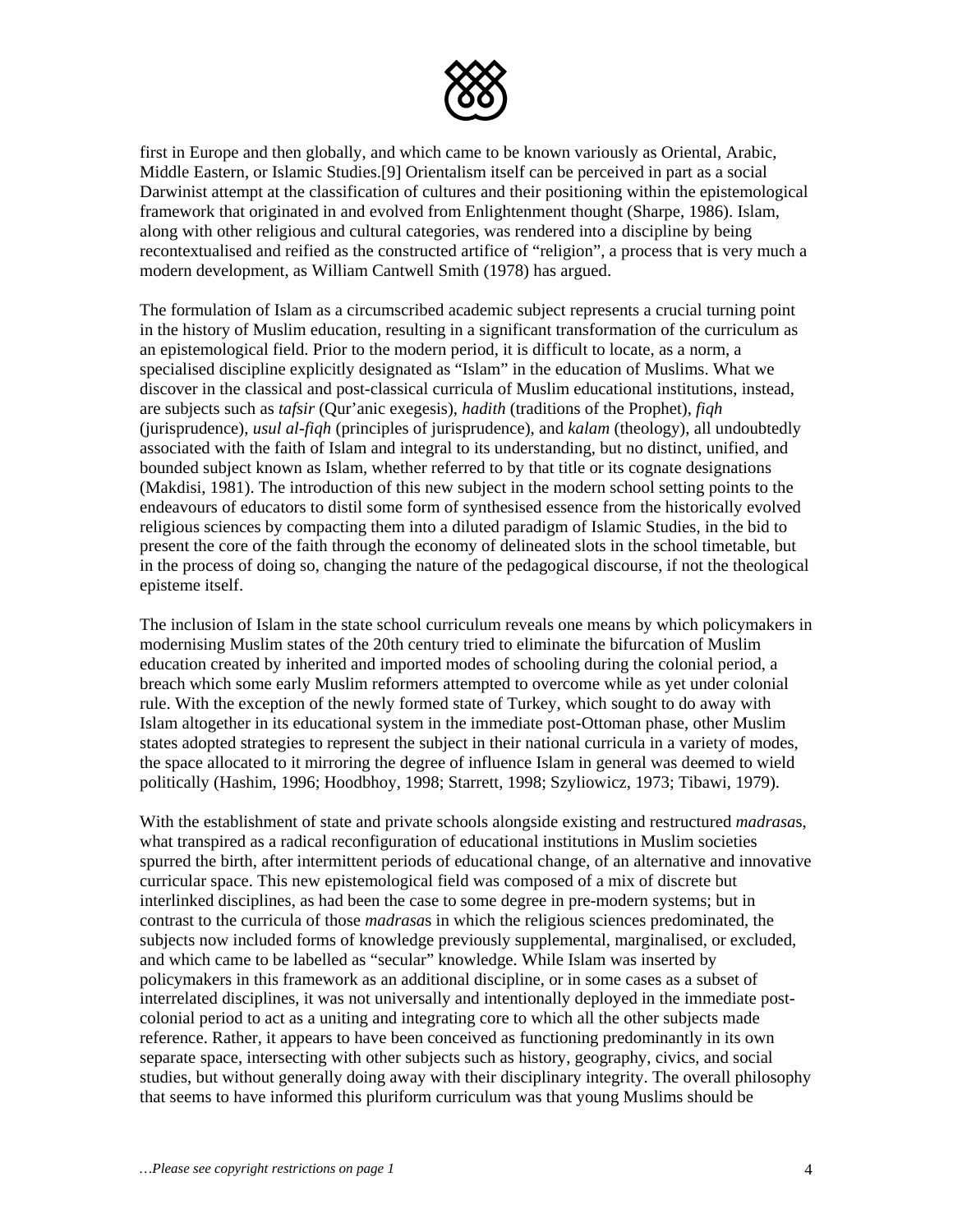

exposed to a rounded concept of knowledge (Gokalp, 1959; Hussein, 1954; Sadiq, 1931).

In the consolidating phase of the post-colonial decades, Islam as a pedagogical category in state schools was strategically appropriated as part of the overall drive towards national unity, perceived as a potent means to inculcate, in diverse Muslim constituencies, a common understanding of Islam through state education. Politically, it was one strategy among a range of others through which the ruling elite of nascent Muslim nation-states sought to forge, as a matter of practical expediency, national unity, identity, and consciousness out of divided loyalties in order to check the threat of ethnic and sectarian conflicts. This imperative afforded the state with a justification for presenting Islam in a contained and controlled manner in its official curriculum, while allowing policymakers to claim its presence and representation in state education as answering to the demands of the Muslim public for religious education. National leaders and ministers of education in the first half of the 20th century, in their commitment to realise their reformist projects, actively set out to promote the case for modernising Islamic education in the domain of public schooling (Gokalp, 1959; Hussein, 1954; Rahman, 1953; Sadiq, 1931). In consequence, as Starrett (1998) reveals in his study on educational change in Egypt, school-level Islam became objectified, codified, and functionalised for political and social utility in the phase of rising nationalism.

In the 1970s, a belated reaction arose among Islamist thinkers that was specifically targeted at the disciplining of Islam into a school subject. Labelling this process as the "secularisation" of education, advocates of this view took exception to Islam being contained and relativised in the education of Muslims. If secularisation was the negation of the ideals upheld by the neorevivalists, its alternative was Islamisation, an ideological perspective given formal expression in a series of conferences on Muslim education organised in the late 1970s and early 1980s (Husain & Ashraf, 1979). In these conferences, the opposition to a mode of instruction for Muslims in which Islam was assigned a restricted and reduced status was vociferously expressed, and the case was promoted for all school subjects to be taught within an integrative framework, making Islam the central point of reference for Muslim education.

The call for the Islamisation of education represented, in essence, a bid to reinstate Islam as an overarching epistemological frame in the determination and propagation of knowledge. Islamisation was advanced by its proponents as the fundamental means by which the curricular hegemony lost with the modernising of Muslim education could be reclaimed. Advocates of this stance sought, in effect, to force the revaluation of the epistemic legitimacy of school subjects through the redefinition of relations between forms of knowledge. The argument was insistently made that in educating young Muslims, Islam necessarily had to be the principal source of reference, without which Muslim education, to the extent that it fostered "*Muslimness*", was rendered meaningless, if not nullified altogether. Islam, as an all-encompassing outlook on the totality of life and the sole foundational base that defined and justified all forms of learning, so the Islamists asserted, could not simply be reduced to a subject in the curriculum but ought to constitute the epistemological basis of all subjects to which Muslim children were exposed (Husain & Ashraf, 1979). As an ideological viewpoint, Islamisation committed itself to reversing the perceived secularisation of Muslim education that materialised in the modern period, while also challenging, both frontally and tacitly, the authority of the modern nation-state to educate Muslims, positing in its stead a transnational and homogenising ideal of Islamic education.

In the last quarter of the 20th century, the totalitarian aspirations of the Islamists gained a degree of political realisation in Muslim states where Islam was adopted as the state ideology. In the case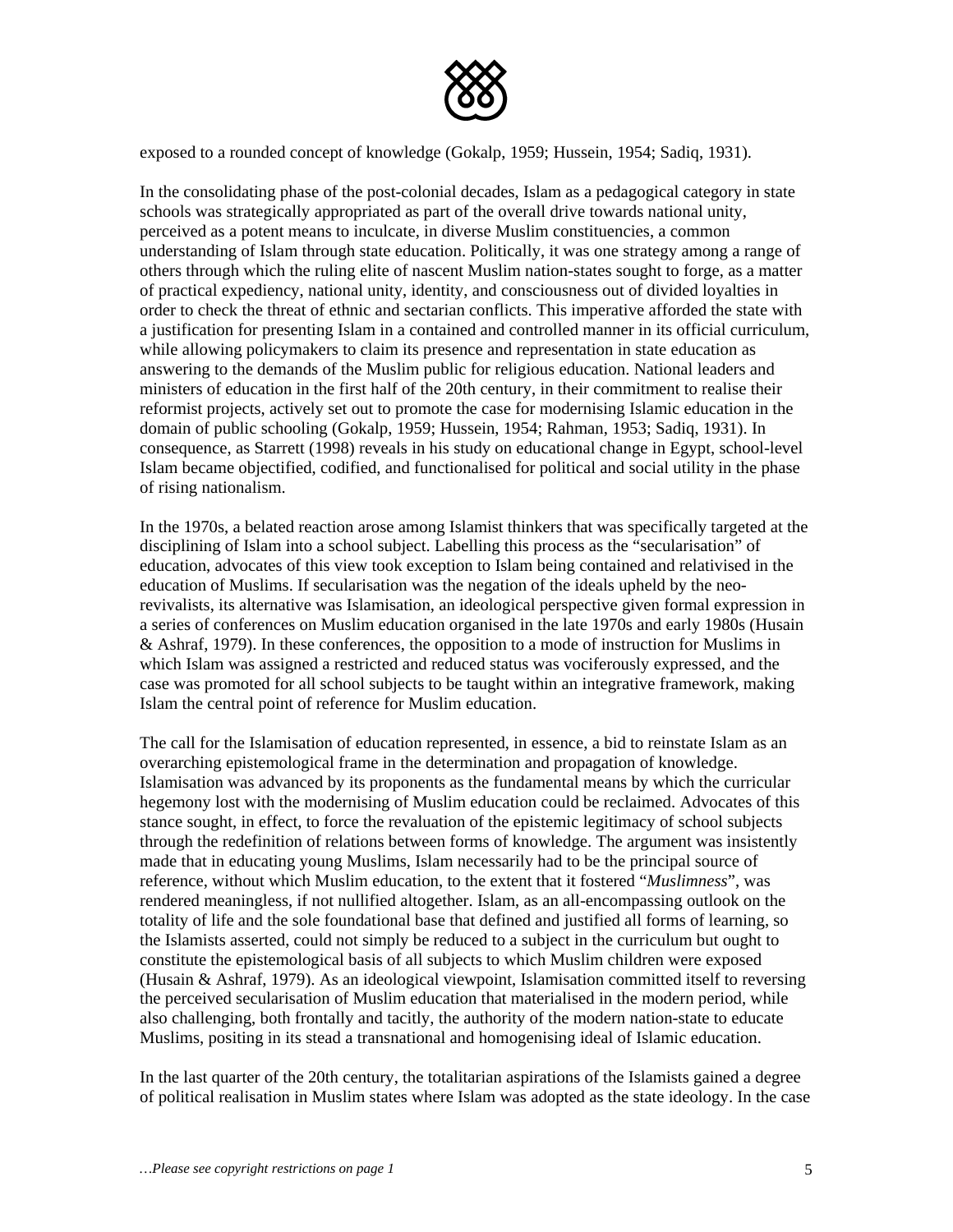

of Pakistan, *Islamiyyat* was not only imposed as a compulsory subject in the curriculum from the elementary to undergraduate level, but a concerted attempt was made to integrate Islamic content into other subject areas (Hoodbhoy, 1998; Nayyar & Salim, 2002), effectively diluting disciplinary boundaries so as to Islamise the domains of pedagogical knowledge. In Iran, the 1979 revolution led to the extending of the space allocated to Islam in the curriculum, resulting in its permeation into subjects such as history, geography, literature, and economics that had previously been more eclectic in their approach (Godazgar, 2001). These cases reveal interesting relations between the nature of political ideology espoused by modern nation-states, and the types of epistemological boundaries constructed in their educational curricula.

The questioning of the disciplining of Islam in recent decades has opened up a new frontier of debate in Muslim education, as have political attempts by some Muslim states to Islamise all domains of school knowledge. Deep tensions exist today in various Muslim contexts between the containment and expansion of Islam in the curriculum (Roald, 1994; Starrett, 1998). Exacerbated by the contemporary geopolitical crises and concomitant acts of terrorism, the problematic of Islam in the epistemological space has taken on a sharper edge. Should Islam be treated as a single discipline or an all-encompassing frame of reference in Muslim education? How is the schooling of Muslims to be understood in relation to Islam? Is Muslim education conceivable without Islam, or with circumscribed reference to it? Conversely, what implications are raised for Muslims if the entirety of their education is determined by Islam, howsoever defined? Any attempt to answer these questions by the various stakeholders, which warrants careful deliberation and debate on their part, requires as an initial step a clearer understanding of the curriculum as an epistemological space in Muslim history.

#### **The Historical Case**

Islamisation, while being a modern polemic (Abaza, 2002; Wan Daud, 1998), draws its justification from historical arguments with history being used as a means to legitimise curricular categories and relations through a projection of contemporary desires onto the past. It plays to the advantage of the Islamists to deploy the historical card in order to give credence, validity, and force to their political and pedagogical claims. Modern changes in the curriculum are therefore portrayed as aberrations and deviations, with policymakers being exhorted to return to their historical roots and traditions to repossess a supposed authenticity of Muslim education. The invention of tradition conjures up the impression that the curricular space was a unified field in Muslim history or, if differentiated, that it was entirely determined by an essentialised "Islam". Such claims need to be interrogated through an engagement with historical sources that refer to the classification and positioning of fields of knowledge in Muslim intellectual traditions.

The argument that the education of Muslims was wholly informed by some form of univocal and monolithic Islam, and that the curricular space in the Muslim past was consensually derived, does not quite stand up to historical evidence (Bakar, 1998; Makdisi, 1981). In the first five centuries of Muslim history, education in Muslim societies became diversified denominationally, institutionally, and epistemologically. Denominational and sectarian diversification from the outset meant that there was no agreement among Muslims on how the Islamic message was to be understood, leading to differences of interpretation between Shi'as, Kharijis, and Sunnis, not to mention the claims of numerous sects and schools which emerged within the major traditions. At the same time, these differences were given material expression through the development of diverse institutional paradigms which included *masjid*s and *jami*s (mosque colleges), *dar al-ilm*s and *bayt al-hikma*s (academies of knowledge or wisdom), *khizana*s and *maktaba*s (libraries),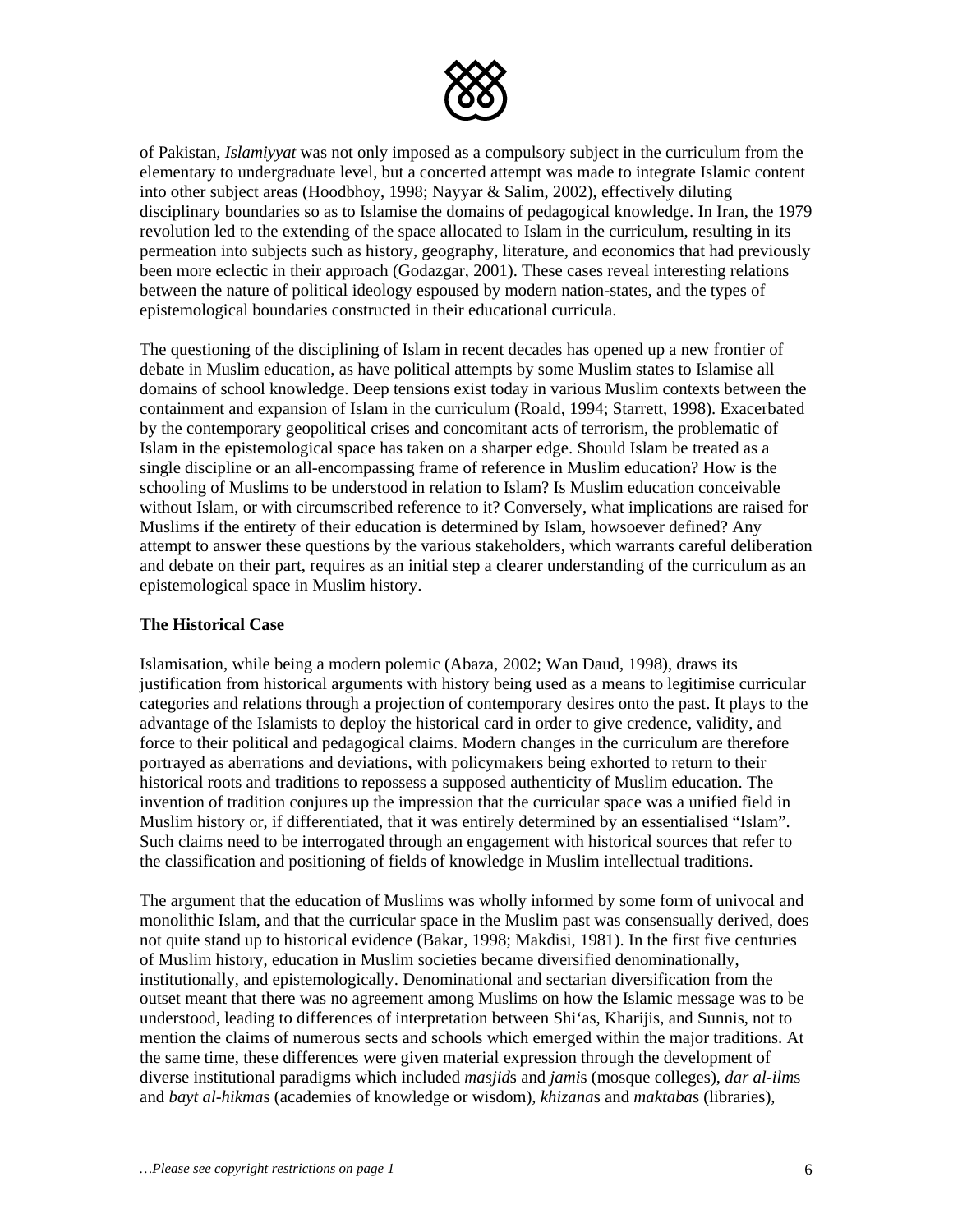

*zawiya*s and *ribat*s (monastic colleges), *mashhad*s (shrine colleges), as well as *madrasa*s. Contrasting forms of curricula, although sharing some common elements, found expression in these institutions to answer to the particular understandings of the Islamic vision which each tradition espoused (Berkey, 1992; Halm, 1997; Makdisi, 1981; Rahman, 1982).

As Muslim history progressed, different modes of education evolved, depending on whether philosophical, legal, or mystical perspectives were adopted as a matter of emphasis by the divergent traditions of interpretation (Hodgson, 1974). From an epistemological perspective, intellectual developments in Muslim civilisations reveal keen attention to religious, literary, and scientific spheres of interest. The curricular schemes proposed by philosophers such as al-Farabi were based on an eclectic mix of subjects-philosophical, theological, and empirical (Bakar, 1998), and institutions like the Fatimid *Dar al-Ilm* in 11th-century Cairo took the form of protouniversities that adopted a pansophic approach to knowledge (Halm, 1997), an aspiration also to be discerned in the encyclopaedic endeavours of the Ikhwan al-Safa. In the classical phase of Muslim history, a natural diversification of the curriculum was beginning to flower, responding to the changing social and historical circumstances, the specificity of intellectual and cultural contexts, and the particular readings of Islam being upheld.

The early epistemological space in Muslim education crystallised around the study of the Qur'an, the awakening interest in linguistic sciences, and the scholarship based on the traditions and biography of the Prophet, including the history of early Islam, a phase closely followed by the development of jurisprudence, theology, and other ancillary subjects such as scholastic logic, rhetoric, and prosody (Hodgson, 1974). The curricular space experienced an initial differentiation and advancement of the religious sciences, but gradually lost its intellectual fecundity with the ascendancy of *fiqh* (jurisprudence) as a regulatory discipline that sought to curb competing domains of knowledge (Rahman, 1982).

During the peak of classical creativity, Muslim engagement with philosophy, logic, astronomy, mathematics, medicine, and the empirical sciences intensified, sparked off initially by the discovery and translation of ancient Greek texts. This sphere of enquiry, in contrast to the field of religious knowledge, became categorised as the "ancient" or "foreign" sciences. With the entry of this domain into the curricular space, the tension between the religious and ancient sciences heightened, eventually culminating in a sharp demarcation between the two areas of knowledge, with a further rift caused by the marginalising of *adab* (literary humanism) (Makdisi, 1981, 1990). These major divisions in the classical period led to different emphases and strategies of organising the epistemological space, as is evident when we compare the schemes of al-Farabi, Ibn Sina, Ikhwan al-Safa, al-Ghazali, Ibn Khaldun, and other prominent thinkers (Bakar, 1998; Tibawi, 1979). The philosophers' classification of the disciplines drew inspiration from Greek sources and employed Aristotelian and neo-Platonic categories. Al-Ghazali and the theologians who followed, on the other hand, applied religious law to define epistemic categories, dichotomising the curriculum into *fard* '*ayn*-what was obligatory for each individual (to learn); and *fard kifaya*-what obligations (related to the study of specific subjects) could be fulfilled by some on behalf of all (Al-Ghazali, 1962).

The increasing domination of religious law in the epistemological space of the Sunni legal schools effectively resulted in the marginalisation of philosophy, science, and literature in the majority Muslim tradition (Makdisi, 1981). We thus find in the *madrasa* education that gained prominence in Muslim history a close link being forged between knowledge and control, an outcome arising directly from the struggle between competing interests over the curriculum. The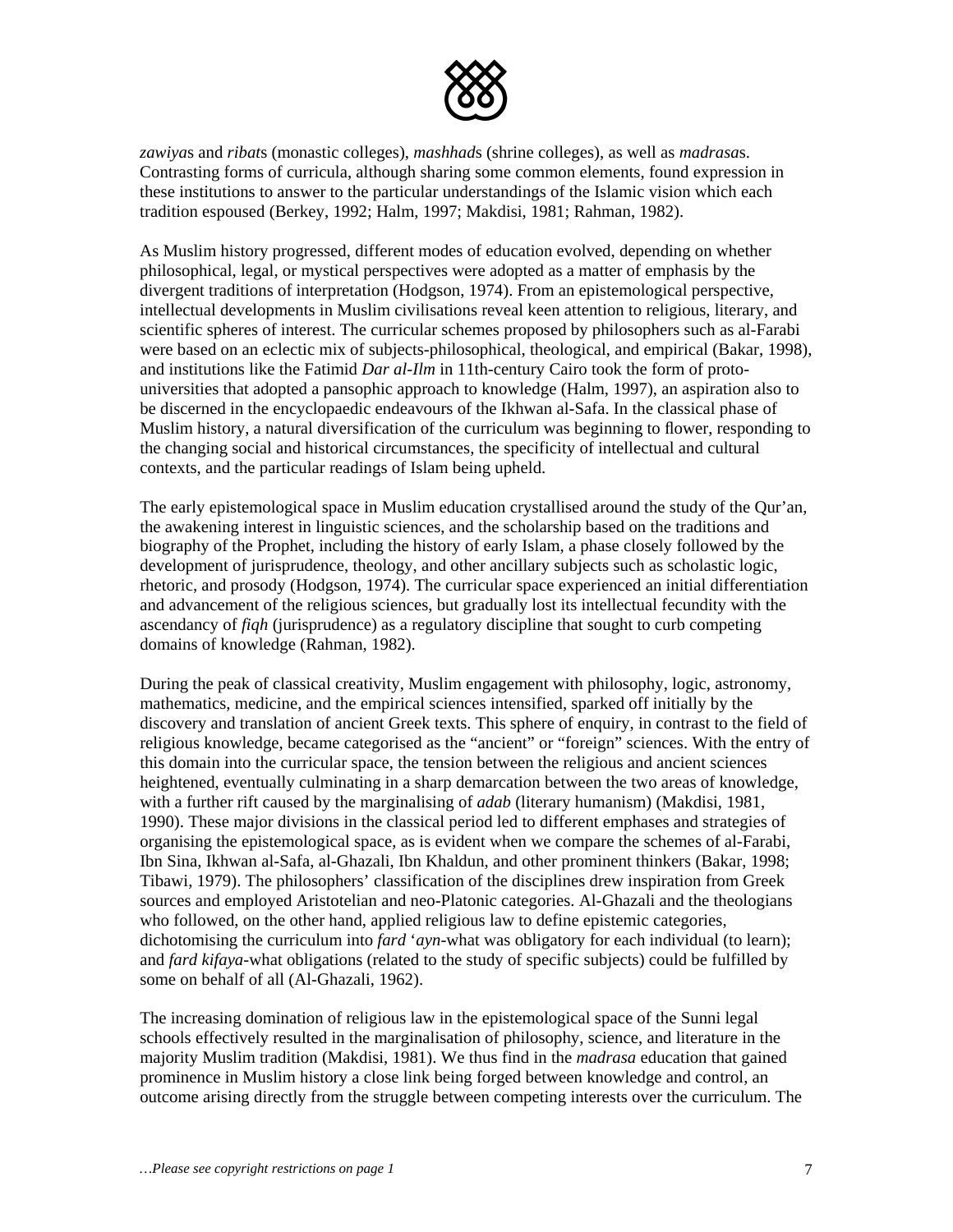

subsequent history of Muslim education witnessed the privileging of religious sciences by the *ulama* (religious scholars), in some degree to safeguard their status in Muslim polity as the guardians of the faith and the *shari'a* (Muslim religious and social law), although it needs to be acknowledged here that in several contexts in the modern period, the *ulama* served as active agents of change and reform (see e.g. Fortna, 2002, and Metcalf, 1982).

#### **The Contemporary Situation**

The historical hegemony exercised by the *ulama* over the curricular space was finally challenged in the colonial period through the establishment of a parallel curricular field whose structure was imported largely from Europe (Hashim, 1996; Metcalf, 1982; Szyliowicz, 1973; Tibawi, 1979). In general, religious sciences continued to dominate the syllabi of the traditionalist *madrasa*s, including restructured ones such as those introduced by the Deoband *ulama* in the Indian subcontinent in the late nineteenth century (Metcalf, 1982). In contrast, "secular" subjects furnished the organising framework for the new curriculum in state and private schools in Muslim societies, into which disciplined Islam was inserted as an additional subject, a move mirrored in the attempts to inject non-religious disciplines in the *madrasa*s. Despite these measures, the *ulama* and the politicians struggled to reconcile the parallel systems in critical parts of the Muslim world, leading to the entrenchment of a dual system of education in these areas and sharpening the polarisation between what came to be perceived as the "traditional" and the "modern" (see e.g. Hashim, 1996; Menashri, 1992; Metcalf, 1982). The *madrasa* curriculum offered resistance, not in all but many cases, to the incorporation of the new non-religious disciplines, the latter being branded as "innovations" that soon became subjected to the politics of suspicion by conservative-minded *ulama*.

In the 20th century, the changed political and social conditions provoked reconfigurations in school-level knowledge, transformations that were driven in the main by the elite of the newly liberated Muslim nation-states keen to assert their agendas of social reform. Emergent forms of nationalism dictated diverse modes of education-from secularisation in Turkey (Kazamias, 1966) and modernisation in Egypt (Starrett, 1998) to Islamisation in Pakistan, Iran, and Saudi Arabia (Hoodbhoy, 1998; Menashri, 1992; Tibawi, 1979). The particular types of policies adopted had visible and material consequences for the epistemological status of Islam, manifested in its absence, containment, or expansion in the curriculum.

In these and other Muslim states, there was a concerted attempt to impose a national ideology on education, with Turkey and Saudi Arabia representing the two extreme poles of the stance expressed towards Islam as a pedagogical subject. Turkey's radical policy cast Islam as being antithetical to the project of the modern nation-state, and therefore to be excluded altogether from the state curriculum if national progress was not to be compromised (Kazamias, 1966). In Saudi Arabia, on the other hand, where state and religious interests coalesced into a mutually reinforcing alliance, a contrasting strategy was implemented by co-opting Islam into the national ideology which came to control the curricular content (Tibawi, 1979). Other Muslim states adopted educational policies leaning towards one of these extremes, and with varying degrees of political sway exercised over the presence of Islam in the curriculum (Leirvik, 2004). It would not be amiss here to conclude that, overall, there was a lack of imagination on the part of the modern Muslim nation-state and its elite in the 20th century to create a facilitative curricular space that cultivated a progressive epistemology in all fields of knowledge, including pedagogical Islam.

This failure of Muslim states to address the educational dilemma explains to a large degree the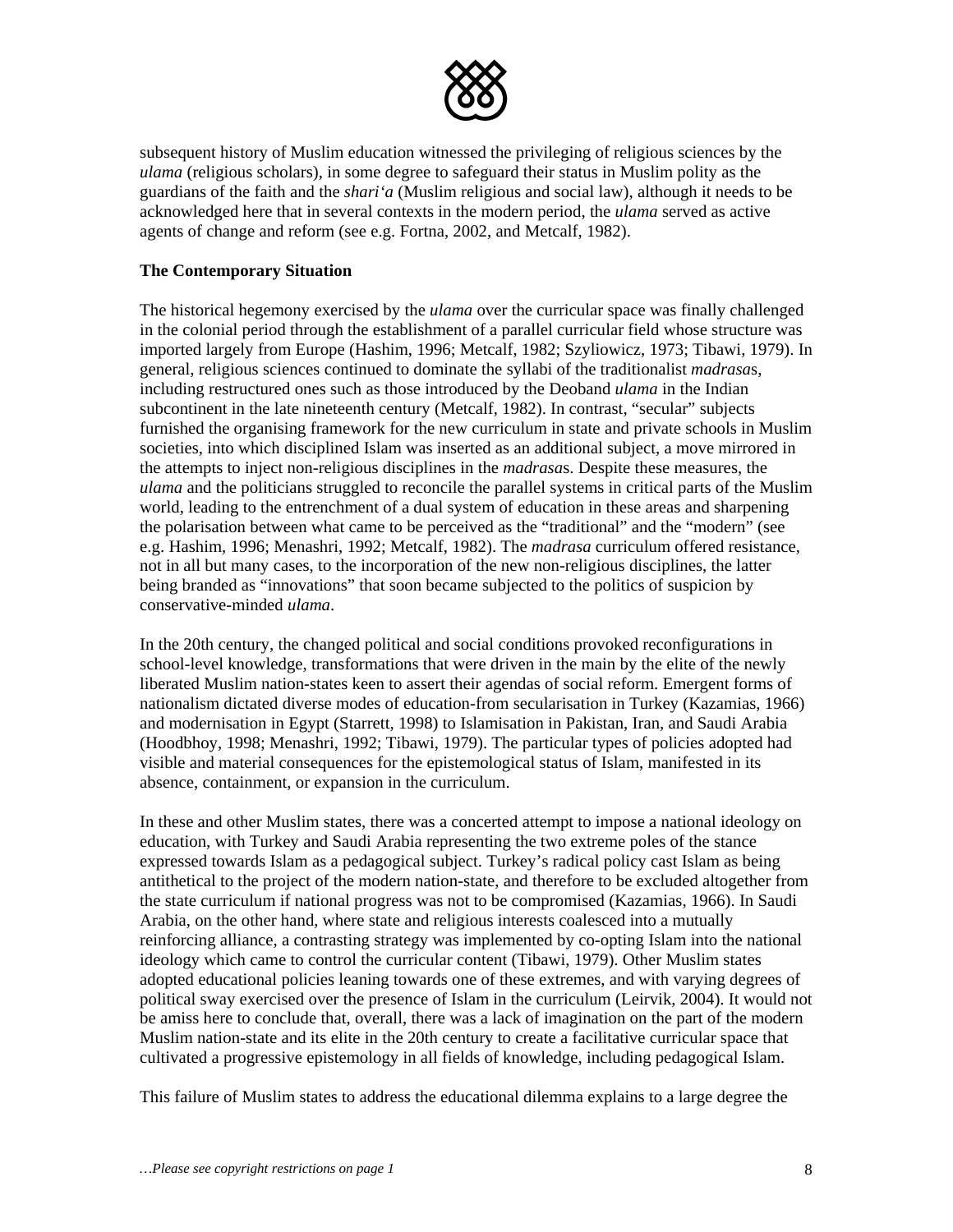

reactions of neo-revivalist and Islamist movements from the 1970s onwards, who began to promote alternative modes of socialising the young. Islamisation, as one of these alternative ideologies, advocated a transnational approach that was not simply a reversal to the pre-modern *madrasa* curriculum centred on the "traditional" religious sciences. Rather, it was a political attempt at the total institutional and curricular control of education, requiring a radical shift from previous conceptions of Muslim education upheld by the *ulama* (see e.g. Roald, 1994). In this scheme of things, science and other non-religious subjects were not rejected but subsumed within the overall curriculum in a bid to institute Islam, not as a solitary and detached subject, but as an overarching informing frame, determinative of all other spheres of knowledge. Univocal Islam was perceived as the final and universal criterion of education, the arbiter of what constituted valid knowledge and valid ways of knowing (Husain & Ashraf, 1979). What retained resonances with the past was the attempt by the Islamists to re-impose epistemological hegemony over the curriculum, leading ultimately to the restoration of doctrinaire religion as the dominating influence in the upbringing of the young.

The policy of the Islamisation of school knowledge advocated by neo-revivalists and Islamists reflects a somewhat coarse polemic, based as it is on an ideological closure of Islam. More sophisticated arguments have since emerged that challenge the current epistemological basis of the modern school curriculum, and which draw their motivating impulses from post-colonialism, cultural studies, liberal feminism, and critical theory. These views question absolute, exclusivist, and essentialised notions of knowledge promoted through contemporary education, and advocate instead fidelity to cultural, situational, and negotiational processes of apprehending the world.

#### **The Educational Argument**

Given the multiple forces seeking to influence education in Muslim societies today, the question of the nature of curricular space to be created for the emerging generations of Muslims has become increasingly complex. Ought it to be secularised or Islamised? Should it be regulated by the state or Muslim communities? What principles should inform its underlying epistemology? In response to the current crisis, there is a pressing need to modulate political judgements on Muslim education with historical, sociological, and epistemological analyses. Fresh approaches and options have to be identified that take into account the changed circumstances and realities in which Muslims find themselves, and the implications these changes have for the upbringing of their young. Above all, it is essential for Muslims to seek educational principles within the informing spirit of the Islamic vision itself that can break the impasse created by the polarising tendencies of Islamists and secularists, and promote creative ways of conceiving education in Muslim societies in the 21st century.

That Islam must have a place in the education of young Muslims is upheld as a sine qua non by Muslim communities. Without Islam, Muslims consider themselves deprived of their "*Muslimness*", for it constitutes their spiritual and moral compass. On these grounds, the absence of Islam in the curriculum raises serious implications for policymakers in Muslim countries, while a nominal presence will not be acceptable to the Muslim public. Muslim societies need to do justice to the teaching of Islam in ways that genuinely foster a deeper understanding of its principles, while at the same time cultivating the intellect of the young and preparing them for plural encounters.

Approaches to Muslim education are required that draw upon higher ideals of education in Islam, embodied in the original vision of the prophetic message. These ideals have served as the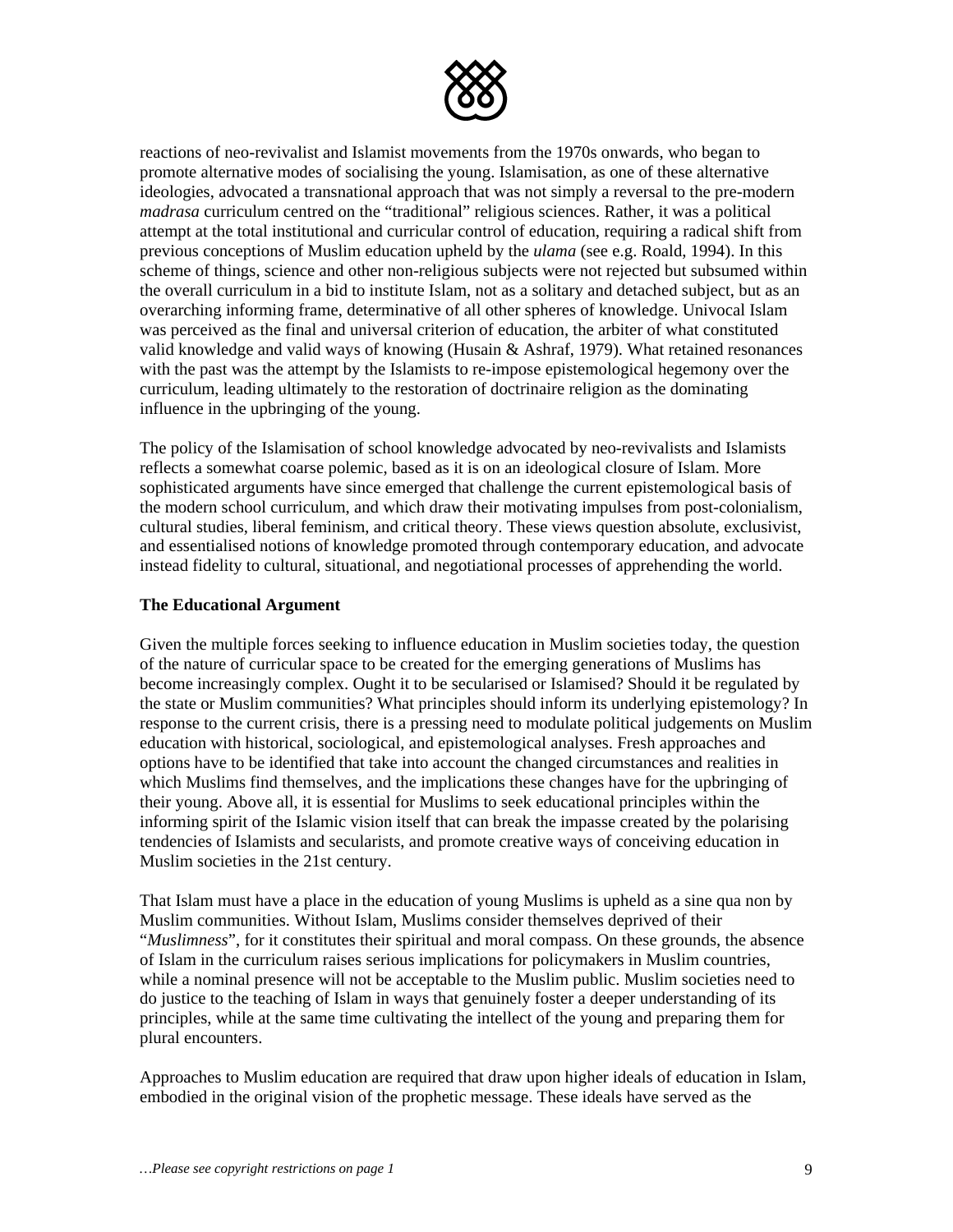

inspirational fount of diverse intellectual traditions that evolved in Muslim societies, and their underlying principles have been expounded over the centuries by inspired thinkers and educators. Among these principles are the pursuit of knowledge-which calls for the unfettered purchasing of wisdom for the good of all; the nurturing of personhood-facilitating the maturation of the individual into a rational, responsible being, gifted with the potential for limitless growth; respect for the intellect-as a universal propensity and divine endowment to humanity, progressively unveiling the mysteries of the cosmos and the self; the quest for enlightenment through inspiration-answering to the inner need to engage with the fundamental, existential questions in human life; and finally, acknowledgement of the diversity of interpretations and historical situatedness of these principles-to be true to the plural reality of Muslim societies and the latitude of meanings accommodated in the Islamic message. This natural diversity of understandings invites the enactment of plural forms of education, rather than adherence to a single, monolithic notion of "Islamic education", if the above principles are to be honoured and realised.

Several options offer themselves for consideration in emerging approaches to Muslim education. The first of these is to continue treating Islam as a curricular subject, but at the same time being alert to the modern tendency to reify religious forms. The discipline-centred paradigm can prove advantageous for concentrated study, allowing the exposition of Islam as a sui generis phenomenon while also highlighting what it shares in common with other faiths. The bounded study of Islam as a world religion necessitates, however, that it be treated as an investigative entry point rather than a restrictive cul-de-sac. Such an approach, in the context of state education, has to be non-denominational and non-confessional to respect the beliefs of all students, incorporating an impartial study of other traditions to equip Muslim students to live in a plural world.

A second option is to present Islam humanistically through its consideration in subjects such as civilisational, regional, or cultural studies. Engaging with Islam from this angle, which goes beyond viewing it simplistically or dogmatically as a "religion", opens up for exploration a range of social endeavours, creative expressions, and cultural enactments in Muslim civilisations that have been engendered historically by the Islamic vision, as also by encounters and interactions with other societies. This curricular model has not quite received the attention it deserves, and holds forth rich possibilities for Muslim education. Theology, law, and ritual form important aspects in the study of Islam, but need to be complemented with other facets of engagementpolitical, economic, intellectual, and cultural-that are integral to all Muslim societies. Students can be made aware of the organic connections that exist between different domains of human experience, reflective of the complexity of social existence, by being acquainted with real-life issues and conditions facing Muslims and other societies today.

A third possibility is to continue teaching Islam through the "traditional" religious sciences, especially in *madrasa* settings, but nurturing the intellectual growth of these disciplines denied to them after the classical period. Subjects such as *tafsir*, *hadith*, *fiqh*, *usul al-fiqh*, and *kalam* would be analysed from the perspective of their historical development, and practitioners would be encouraged to expand this enquiry by bringing into play fresh ideas, perspectives, and insights from other fields to reinvigorate the classical momentum, thus effectively setting up a conversation between hitherto compartmentalised forms of knowledge. Instead of being quarantined, the religious sciences would be considered participants as fields of knowledge in a shared epistemological space and invited to "converse" on equal terms with other disciplines in the social sciences and humanities. Such interactions and engagements would hopefully open up possibilities of interdisciplinary discoveries through mutual enrichment, while also challenging the dichotomised interface between the "religious" and the "secular" as a modern artifice.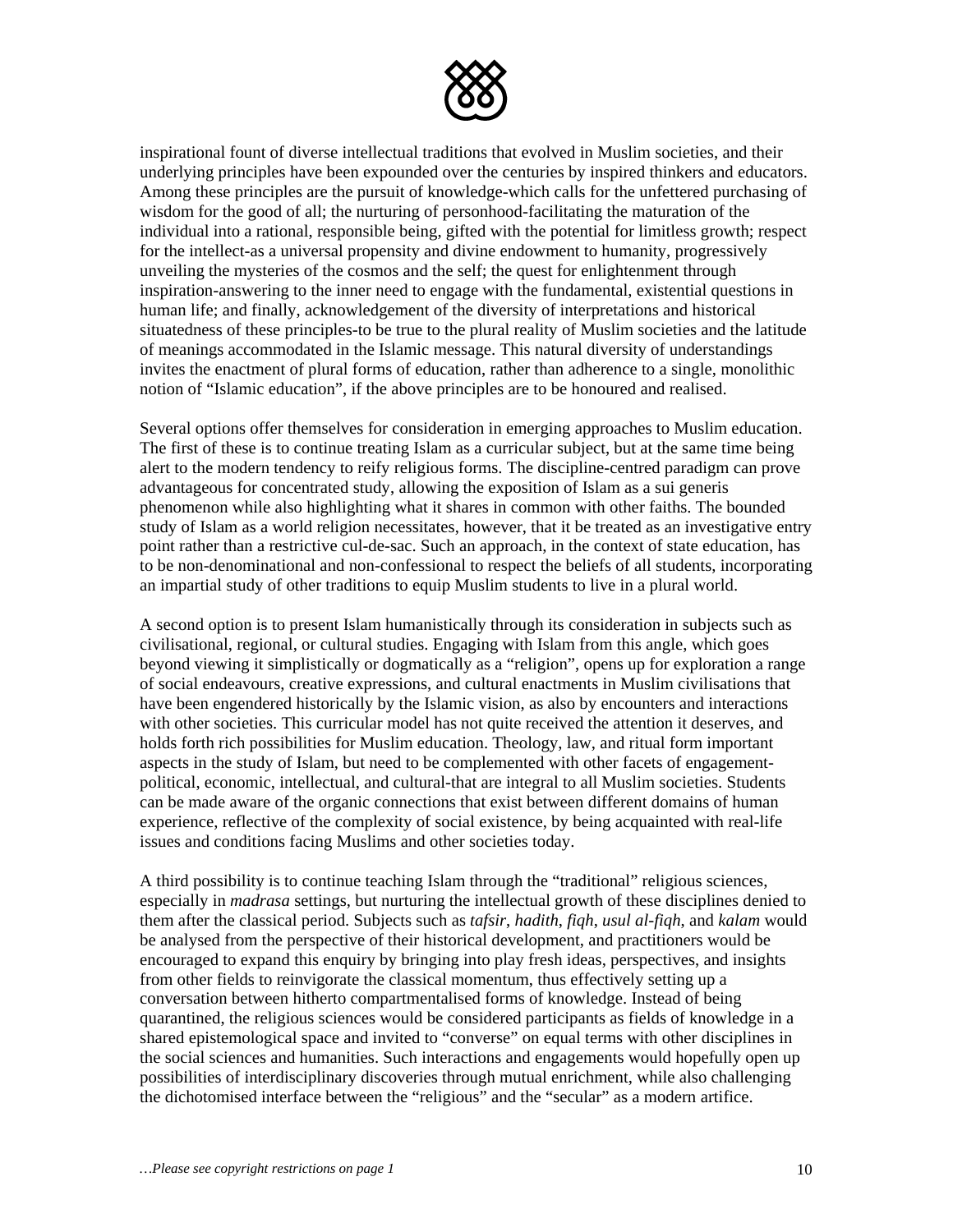

Finally, Islam can be perceived in Muslim education as an inspiring ethos, facilitating the creation of an enabling environment in which education can be pursued in its broadest sense. In this mode, the spiritual and ethical principles underpinning the Islamic vision would serve to institute a socially inclusive ethic in schools and *madrasa*s, while its intellectual premise would mandate that Islam be pursued as an area of enquiry, not a given. Such an approach would require the relinquishing of ideological closures and the acceptance of the intellect as a sacred gift to humans whose true calling lies in the pursuit of reason, wisdom, and excellence.

### **Conclusion**

In the face of the complexities that Muslim societies are confronting today, and given the diverse nature of their situations, the idea of there being a universal panacea to the reform of Muslim education is a highly questionable proposition. Political and social realities are forcibly determining the pace, scope, and character of educational changes occurring in different regions of the Muslim world. While it is reasonable to expect common patterns to emerge between the educational systems of Muslim states, how Islam as a pedagogical category will be enacted in each national context will of necessity vary.

On this basis, the four curricular options identified above, in somewhat condensed terms, are not intended to be formulaic prescriptions, nor should one expect them to find application in all cases of Muslim education. Rather, they are meant to contribute to the ongoing dialectic between theoretical conceptions and practical contingencies, and more specifically, to catalyse the debate on the significance and relation of different forms of knowledge in Muslim education.

While some of these suggestions may appear to verge on the utopian, it is possible to identify pioneering contexts in Muslim societies where what was once deemed to be inconceivable or unrealisable now finds practical expression. Thus, *madrasa*s are emerging today where there is a courageous attempt to question the divide, and redefine the relation, between the "traditional" and the "modern", or between the "religious" and the "secular". In state and private schools, we come across approaches that are seeking to do justice to the message of Islam, while initiating the young in the celebration of human diversity. We also find examples of curricula on Islam being developed that are striving for a broad integration of normative, humanistic, and civilisational perspectives through the reconceptualising of conventional disciplinary boundaries. Few though these cases might be, and somewhat experimental at this juncture, they reveal promising possibilities for a wider renewal of Muslim education.

#### **Notes**

1. The problematic of defining "Islam" in educational terms is discussed in Douglass and Shaikh (2004) and Panjwani (2004). Other studies highlight the political implications of the teaching of Islam in various educational contexts. See, for example, Coulson (2004), Leirvik (2004), and the United States Agency for International Development (2003).

2. For definitions of the terms "Islamists" and "neo-revivalists" as they are used in this paper, see Esposito (2000) and Roald (1994).

3. A good example of this progressivist view is Tibi (1990), who mounts a trenchant critique of the advocates of Islamisation, as do Nayyar and Salim (2002) in the context of Pakistan.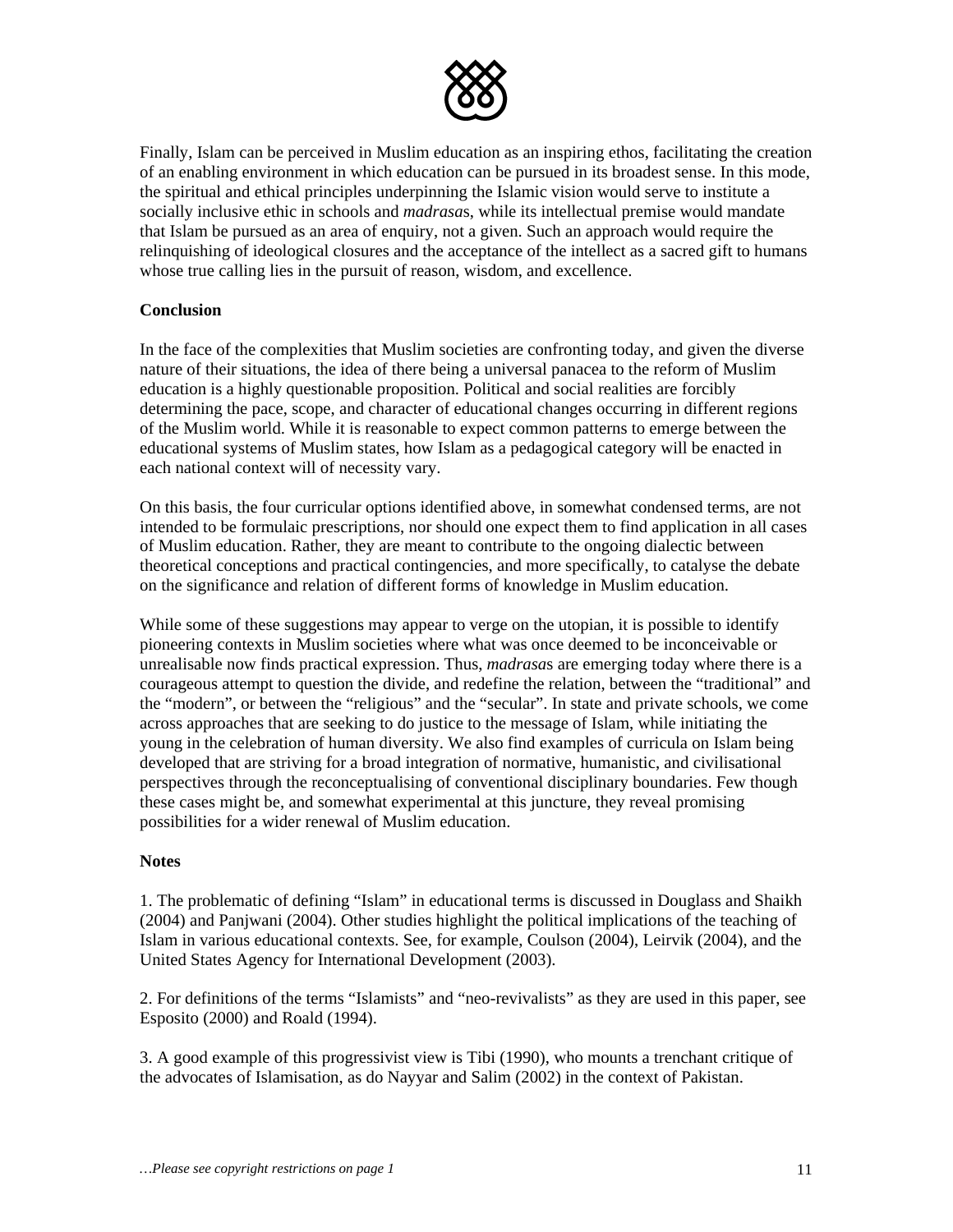

4. In using the term "Muslim countries", I am referring to those states in which there is a majority Muslim presence. This designation is not intended to overlook non-Muslim minorities who form an integral part of Muslim states.

5. I am aware of the point made by Berkey (1992) that Muslim institutions in the past did not have a curriculum in the formal and technical sense that we understand the term today. However, I am using the concept broadly to imply the repertoire of knowledge transmitted by educational institutions or practitioners, however informally and personally structured.

6. It is beyond the scope of this article to undertake a methodological discussion here. For a detailed explanation, refer to Thobani (2001) for an example of the application of the sociology of the curriculum to Islam in the context of the English educational system.

7. These illustrative contexts, which include Turkey, Egypt, Iran, Pakistan, and Malaysia, need to be broadened through further studies on Muslim states and populations in North, West, and Sub-Saharan Africa, South East and Central Asia, as well as Eastern Europe.

8. A discipline, for our purposes here, may be defined as a specialised form of knowledge, with its own set of distinctive propositions or "language game", its own criteria of validity, and demarcated by identifiable boundaries from other areas of knowledge (Hirst, 1974).

9. For the development of Orientalism and Islamic Studies as European disciplines, see Nanji (1997).

#### **References**

Abaza, M. (2002). *Debates on Islam and knowledge in Malaysia and Egypt: Shifting worlds*. London: Routledge Curzon.

Al-Ghazali (1962). *The book of knowledge*. (N. A. Faris, Trans). Lahore, Pakistan: Sh. Muhammad Ashraf.

Apple, M. W. (1979). *Ideology and curriculum*. London: Routledge and Kegan Paul.

Ashraf, S. A. (1985). *New horizons in Muslim education*. Sevenoaks, Kent, England: Hodder and Stoughton.

Bakar, O. (1998). *Classification of knowledge in Islam*. Cambridge, England: Islamic Texts Society.

Berkey, J. (1992). *The transmission of knowledge in medieval Cairo: A social history of Islamic education*. Princeton, NJ: Princeton University Press.

Bernstein, B. (1990). *Class, codes and control: Vol. 4. The structuring of pedagogic discourse*. London: Routledge.

Bourdieu, P., & Passeron, J-C. (1977). *Reproduction in education, society and culture*. London: Sage.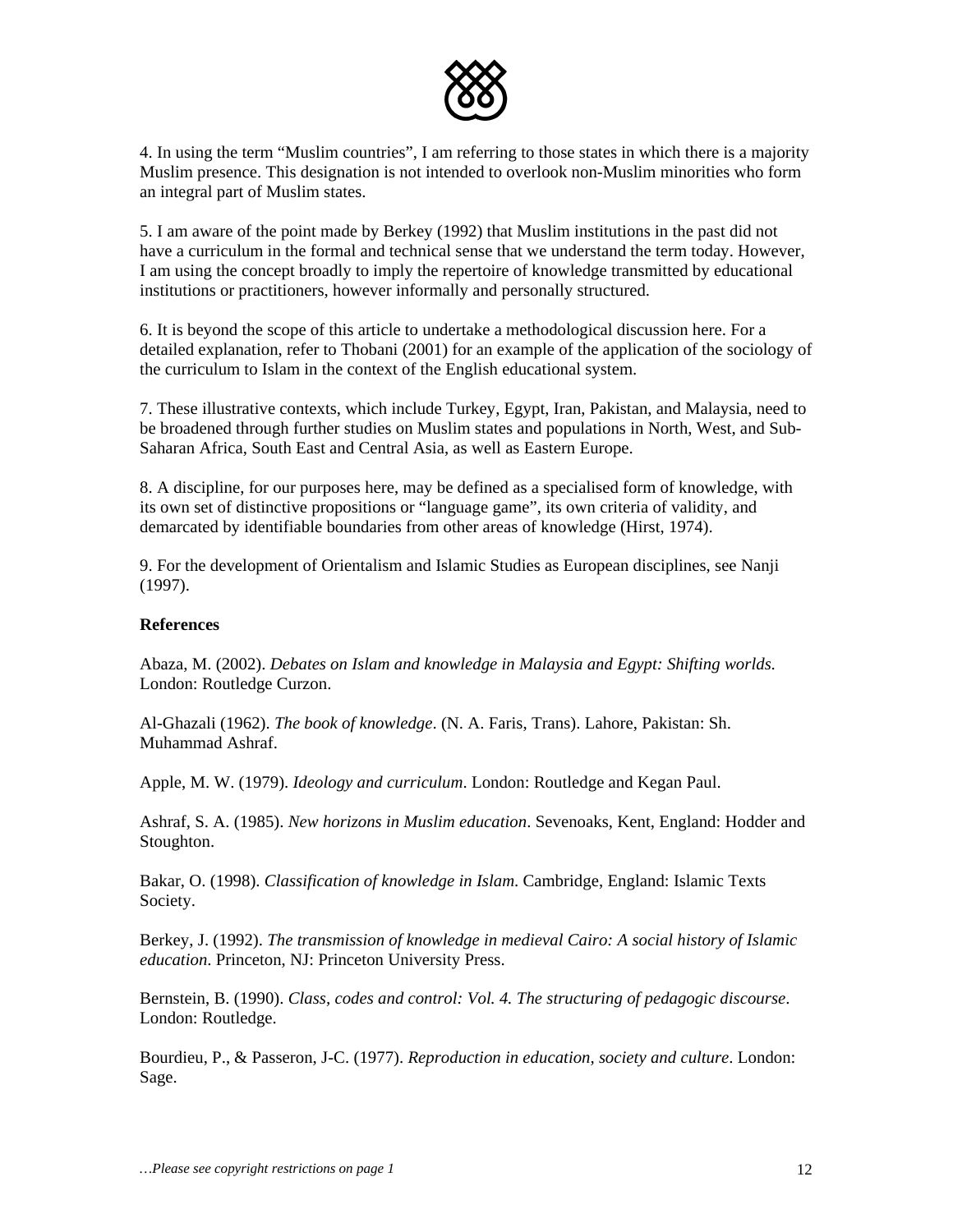

Coulson, A. (2004). Education and indoctrination in the Muslim world. Is there a problem? What can we do about it? *Policy Analysis*, 511, 1–36.

Daun, H. & Walford, G. (Eds.) (2004). *Educational strategies among Muslims in the context of globalization*. Leiden, Netherlands: Brill Academic Publishers.

Douglass, S. L., & Shaikh, M. A. (2004). Defining Islamic education: Differentiation and applications. *Current Issues in Comparative Education*, 7, 5–18.

Esposito, J. L. (2000). *Oxford history of Islam*. Oxford, England: Oxford University Press.

Fortna, B. C. (2002). *Imperial classroom*. Oxford, England: Oxford University Press.

Godazgar, H. (2001). Islamic ideology and its formative influence on education in contemporary Iran. *Economia, Sociedad y Territorio*, [Economy, Society and Territory], 3, 321–336.

Gokalp, Z. (1959). *Turkish nationalism and western civilization. Selected essays of Ziya Gokalp* (N. Berkes, Ed. & Trans.). London: George Allen and Unwin.

Goodson, I. F. (1993). *School subjects and curriculum change: Studies in curriculum history* (3rd ed.). London: Falmer Press.

Green, A. (1997). *Education, globalization and the nation state*. London: Macmillan Press.

Halm, H. (1997). *The Fatimids and their traditions of learning*. London: I.B. Taurus in association with The Institute of Ismaili Studies.

Hashim, R. (1996). *Educational dualism in Malaysia: Implications for theory and practice*. Kuala Lumpur, Malaysia: Oxford University Press.

Hirst, P. H. (1974). *Knowledge and the curriculum*. London: Routledge and Kegan Paul.

Hodgson, M. (1974). *The venture of Islam: Conscience and history in a world civilization, 1–3*. Chicago: University of Chicago Press.

Hoodbhoy, P. (Ed.) (1998). *Education and the state: Fifty years of Pakistan*. Karachi, Pakistan: Oxford University Press.

Husain, S. S., & Ashraf, S. A. (1979). *Crisis in Muslim education*. Sevenoaks, Kent, England: Hodder and Stoughton.

Hussein, T. (1954). *The future of culture in Egypt*. (S. Glazer, Trans.). Washington, DC: American Council of Learned Societies.

Kazamias, A. M. (1966). *Education and the quest for modernity in Turkey*. London: George Allen & Unwin.

Leirvik, O. (2004). Religious education, communal identity and national politics in the Muslim world. *British Journal of Religious Education*, 3, 223–236.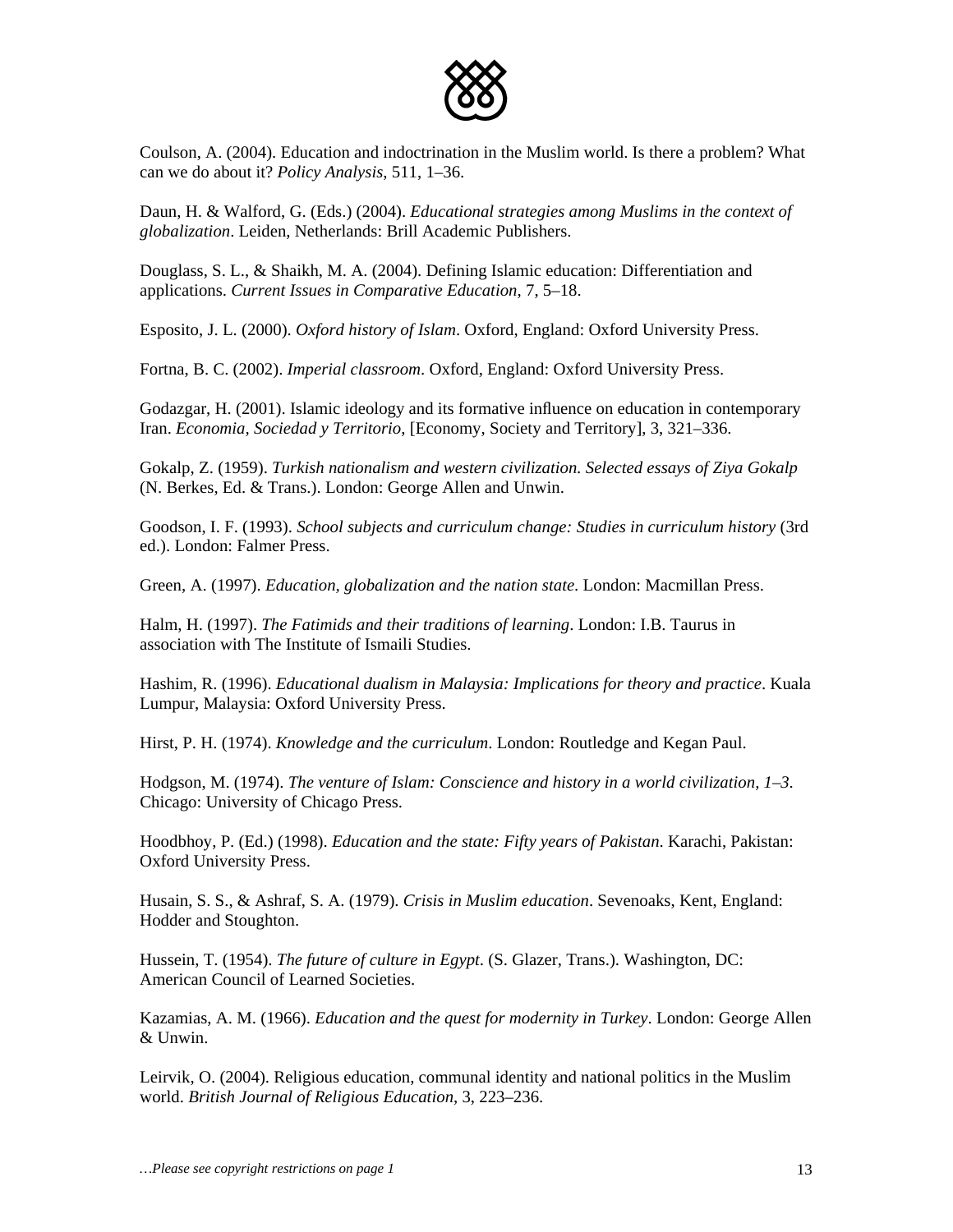

Makdisi, G. (1981). *The rise of colleges: Institutions of learning in Islam and the West*. Edinburgh, Scotland: Edinburgh University Press.

Makdisi, G. (1990). *The rise of humanism in classical Islam and the Christian West: With special reference to scholasticism*. Edinburgh, Scotland: Edinburgh University Press.

Menashri, D. (1992). *Education in the making of modern Iran*. Ithaca, NY: Cornell University Press.

Metcalf, B. D. (1982). *Islamic revival in British India: Deoband, 1860-1900*. Princeton, NJ: Princeton University Press.

Nanji, A. (Ed.) (1997). *Mapping Islamic studies: Genealogy, continuity and change*. Berlin, Germany: Mouton de Gruyter.

Nayyar, A. H. & Salim, A. (Eds.) (2002). *The subtle subversion: The state of curricula and textbooks in Pakistan*. Islamabad, Pakistan: Sustainable Development Policy Institute.

Panjwani, F. (2004). The "Islamic" in Islamic education: Assessing the discourse. *Current Issues in Comparative Education*, 7, 19–29.

Popkewitz, T. S. (1987). *The formation of school subjects: The struggle for creating an American institution*. London: Falmer Press.

Rahman, F. (1953). *New education in the making in Pakistan: Its ideology and basic problems*. London: Cassell.

Rahman, F. (1982). *Islam and modernity*. Chicago: University of Chicago Press.

Roald, A. S. (1994). *Tarbiya: Education and politics in Islamic movements in Jordan and Malaysia.* Lund, Sweden: Lund University.

Sadiq, I. (1931). *Modern Persia and her educational system*. New York: Teachers College.

Shamsavary, P., Saqeb, G. N., & Halstead, M. (1993). Islam: State, religion and education. In W. Tulasiewicz & C-Y. To (Eds.), *World religions and educational practice* (pp. 144–160). London: Cassell.

Sharpe, E. J. (1986). *Comparative religion: A history* (2nd ed.). London: Duckworth.

Smith, W. C. (1978). *The meaning and end of religion*. London: Society for Promoting Christian Knowledge.

Starrett, G. (1998). *Putting Islam to work: Education, politics, and religious transformation in Egypt*. Berkeley, CA: University of California Press.

Szyliowicz, J. R. (1973). *Education and modernization in the Middle East*. London: Cornell University Press.